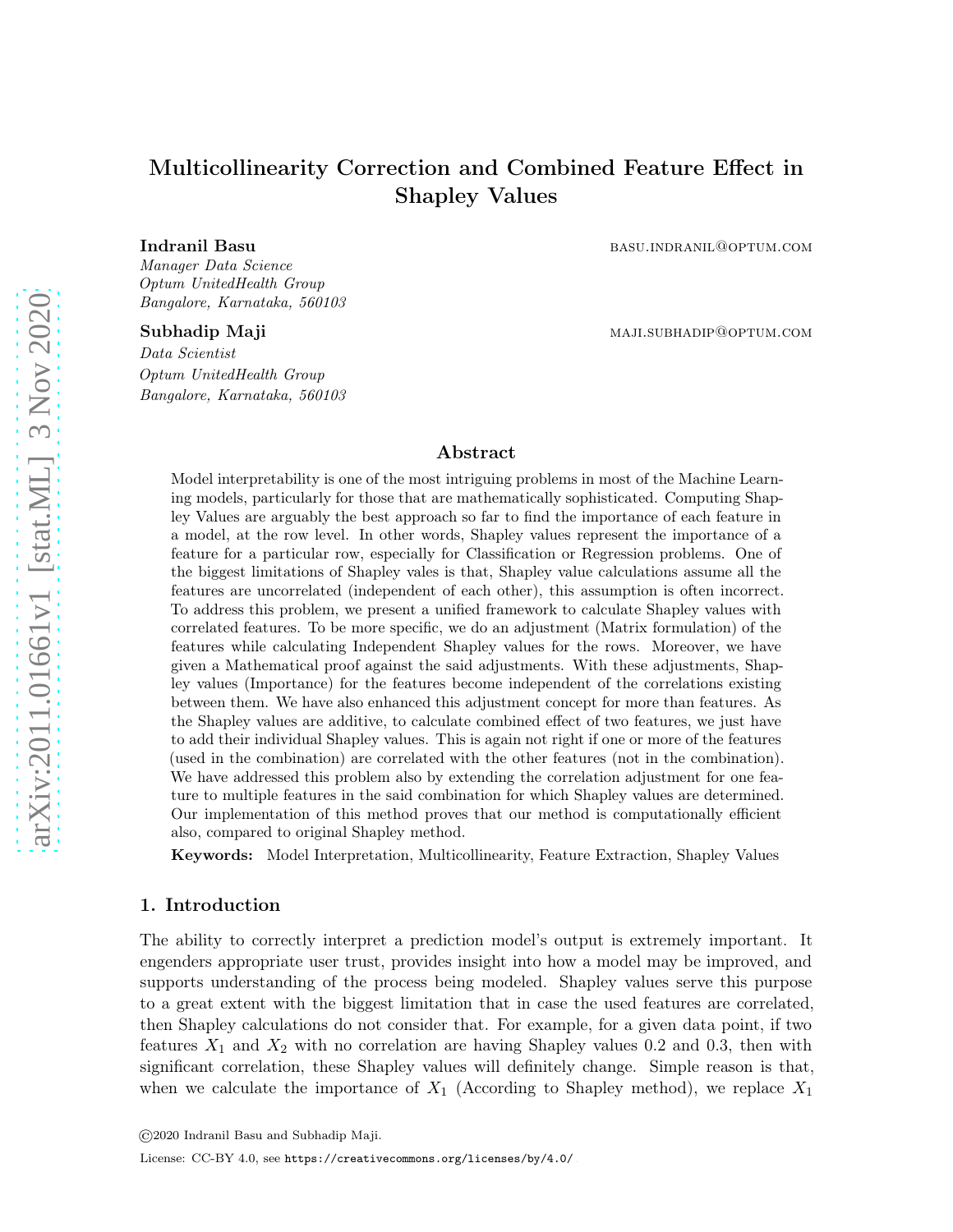(in a modified Shapley technique, we remove  $X_1$ ) to find the effect on the other features including  $X_2$ . Now, if  $X_1$  and  $X_2$  are having high correlation, then replacement or removal of  $X_1$  will increase the importance of  $X_2$ . Such effect is undesirable in calculation the right importance of  $X_2$  (and vice versa, while calculating the importance of  $X_1$ ). Therefore, we adjust  $X_2$  with a linear modification (say  $X'_2$ ) so that  $X'_2$  would not have any correlation with  $X_1$ , thereby nullifying the correlation effect of  $X_1$  while calculating the importance of  $X_1$  by removing/replacing  $X_1$ . This method would be extended while calculating the combined importance of  $X_1, X_2$  (or any other combination of any size).

Again, if we are supposed to find the combined importance of  $(X_1, X_2)$  for the proposed model, Combined Shapley value of  $(X_1, X_2)$  cannot be a simple summation of Shapley  $(X_1)$  and Shapley $(X_2)$  when  $X_1$  and  $X_2$  are individually correlated with other features, say  $X_3, X_4, \ldots, X_k$  (Let's say there are K features in the model). In other words, combined effect of  $(X_1, X_2)$  should be less than Shapley  $(X_1)$  + Shapley  $(X_2)$ . In the example above, this combined effect  $(0.2 + 0.3) = 0.5$ , as proposed by the original Shapley method. To address this issue and quantify the combined effect, first we find the independent Shapley values (Importance values) of the features using the technique mentioned above. Then, we do the modification for the combined effect as an enhancement of the same method. Suppose, we want to modify  $X_3$  to  $X'_3$  where  $X'_3$  would be uncorrelated with both  $X_1$  and  $X_2$  (features that are part of the said combination). So, we have added a linear adjustment factor with  $X_3$ (to make  $X'_3$ ) and this factor is a function of covariance of  $X_3$  with  $X_1$  and  $X_2$  individually.

In general, if there are k features, we present a linear adjustment based on a combination of p features on rest of the features (i.e. rest  $k^{\circ}p$  features) in a matrix formulation, given below. It is mentionable that while calculating the feature combination effect of m features, we have to find independent feature importance values using the method and formulation stated in the first step.

Moreover, we present a detailed Mathematical proofs regarding how we have reached the matrix formulations while adjusting for the effect of combination  $X_1, X_2, \ldots, X_k$  upon rest of the features. It is quite intuitive that the matrix formulation representing the linear adjustment is pretty much similar for rest of the features. A very practical assumption for this Mathematical derivation is that, all the correlations are linear in nature. For most of the real time scenario where features are extracted properly, this assumption should hold good. Necessary Mathematical derivation considering those non linear correlation effects are also possible without much hassle.

Biggest advantage of this modification addressing the correlation effects is that, linear correlations among the features in a dataset are very much common for the datasets evolving from most of the domains, e.g. Healthcare, Retail, Telecom, E-commerce. For example, importance values of smoking and drinking are 0.4 and 0.3 calculated from original Shapley method respectively for a possible early heart attack. It is quite obvious that people who smoke and the people who drink are very much correlated. Then, Shapley cannot find their independent importance values correctly in respect of possible heart attach due to smoking and drinking. Our technique definitely helps an Analyst or Healthcare professional under the independent effects of smoking and drinking. Also, the combined effect of smoking and drinking cannot be the sum of 0.4 and 0.3 as depicted in the original Shapley method. Our technique rightly addresses the same.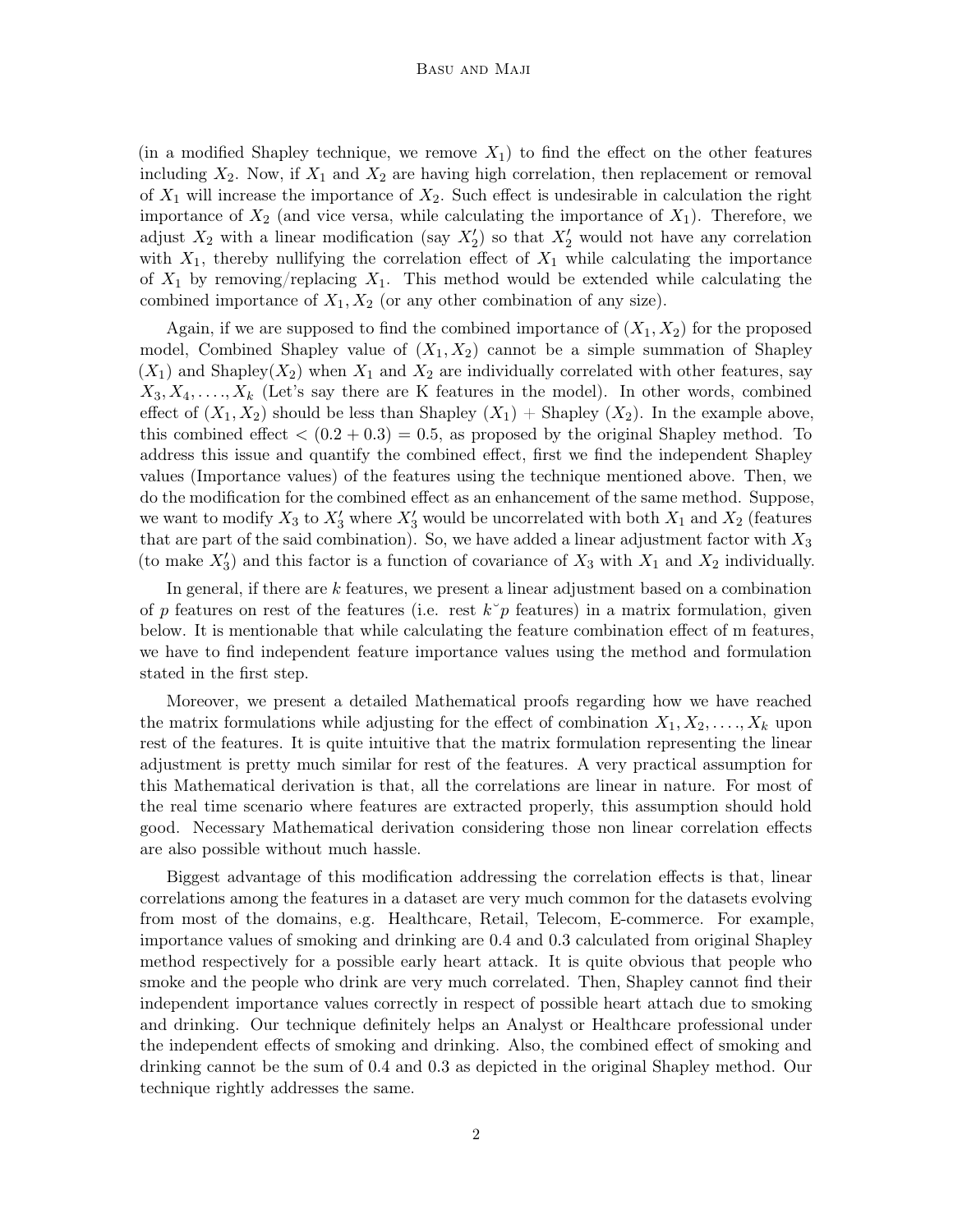### 2. Related Work

Correlation effects can be handled only with a few methods mentioned in chapter 5 of the book, A Guide for Making Black Box Models Explainable by [Molnar](#page-10-0) [\(2019\)](#page-10-0). First one is that, permute correlated features together and get one mutual Shapley value for them. Second one is to determine conditional sampling: Features are sampled conditional on the features that are already in the team. In both the approaches, we cannot find feature importance values independent of each other.

#### 3. Our Approach

For a given data  $(X, y)$ , if two features  $X_j$  and  $X_k$  (where  $j \neq k$ ) are linearly correlated, then we propose three novel ideas to correct the shapley output of a feature based on the feature types of the data available.  $X_j$  is the j-th feature where  $j = 1, 2, 3, ..., m$  and m is the total number of features.  $y$  is the response variable.

The main idea of multi-collinearity correction while calculating shapely values of feature  $X_j$  for datapoint i, is that we remove the correlation effect of  $X_j$  from all of the other features  $X_k$ , where  $k = 1, 2, 3, ..., m$ , and  $j \neq k$ . We have tested this algorithm for shapely value calculation including multiple machine learning models.

#### 3.1 Numeric Predictors Only

Unlike shapley values, as the Multi-collinearity Corrected (MCC) Shapley values are not additive, we have to calculate MCC shapley value for a specific feature combinations to get the same. We break this subsection into two parts, where in the first part we discuss about the calculation of MCC shapley values for individual features and in the next part we discuss the same for the combination of two or more features.

#### 3.1.1 MCC Shapley Values for Individual Features

Assume for a dataset the correlation of  $X_j$  with other features  $X_1, X_2, ..., X_{j-1}, X_{j+1}, ..., X_m$ are  $c_{j1}, c_{j2}, ..., c_{j(j-1)}, c_{j(j+1)}, ..., c_{jm}$  respectively. If we are interested in calculating the shapely value of  $X_j$ , we add one Adjustment Factor  $(AF_k)$  with  $X_k$ , where  $k = 1, 2, ..., j - k$  $1, j + 1, ..., m$ , while we randomize (or remove)  $X_j$  in the shapley value calculation process so that,

$$
cor(X_j, X_k + AF_k) = 0
$$
\n<sup>(1)</sup>

<span id="page-2-0"></span>Putting  $AF_k = aX_j$  in the above equation and solving we get,

$$
AF_k = -\frac{cov(X_j, X_k)}{var(X_j)} X_j \tag{2}
$$

The detailed steps from Equation [A](#page-11-0) to Equation [2](#page-2-0) have been shown in Appendix [A.](#page-11-0) The reason of taking  $AF_k$  as only a function of  $X_j$ , because we want to remove the correlation effect of  $X_k$  only from  $X_i$ .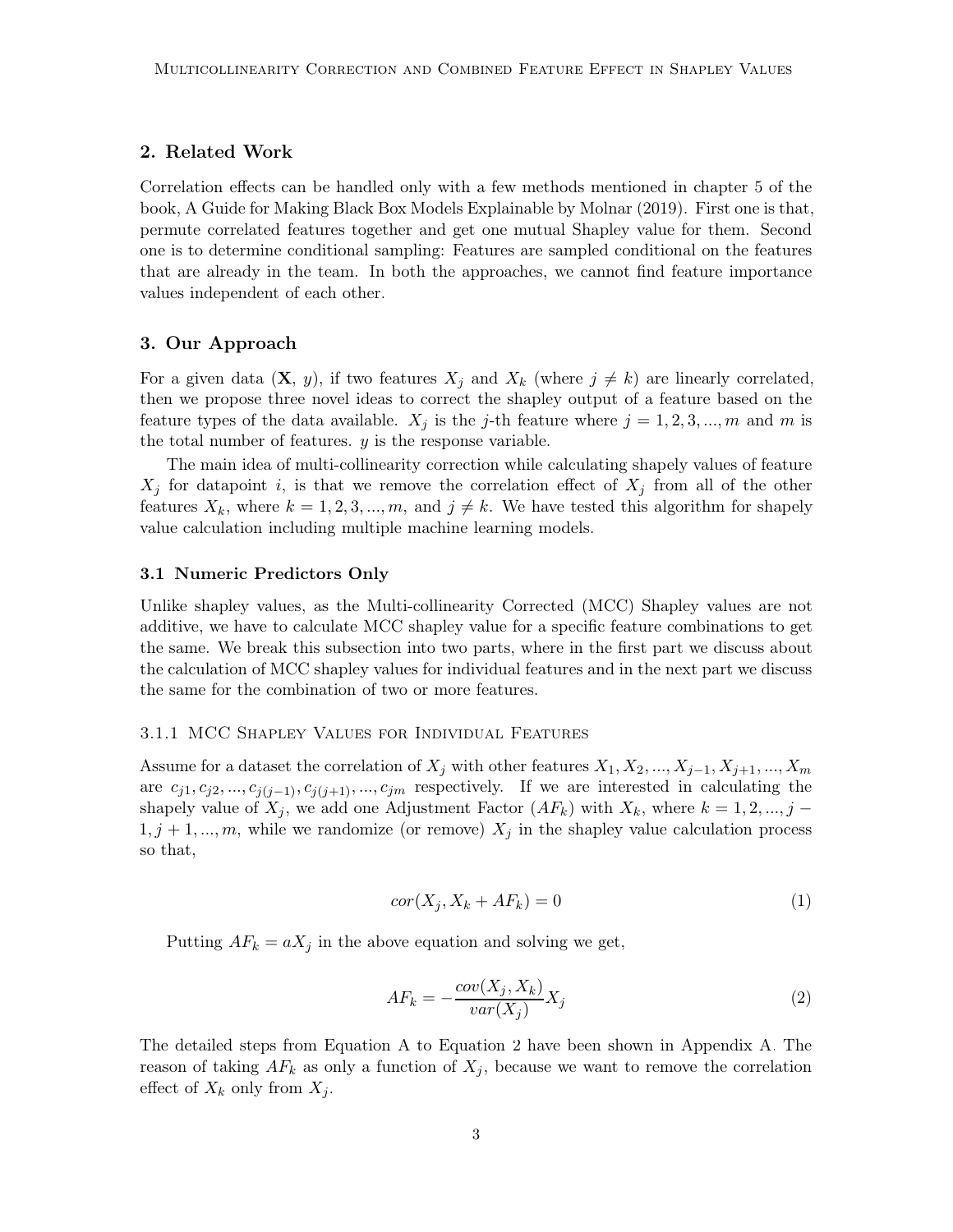#### <span id="page-3-3"></span>3.1.2 MCC Shapley Values for Combination of Two or More Features

<span id="page-3-0"></span>Assume for a dataset the correlation of  $X_i$  and  $X_j$  with other features  $X_k$ , where  $k =$ 1, 2, ..., m and  $k \notin \{i, j\}$ , are  $c_{ik}$  and  $c_{jk}$  respectively. If we are interested in calculating the shapely value of the combination of  $X_i$  and  $X_j$ , we add one Adjustment Factor  $(AF_k)$  with  $X_k$ , while we randomize (or remove)  $X_i$  and  $X_j$  all together in the shapley value calculation process so that,

$$
cor(Xi, Xk + AFk) = 0
$$
  

$$
cor(Xj, Xk + AFk) = 0
$$
 (3)

<span id="page-3-4"></span>Putting  $AF_k = aX_i + bX_j$  in the above equation and solving we get,

$$
a = \frac{cov(X_i, X_k)var(X_j) - cov(X_j, X_k)cov(X_i, X_j)}{var(X_i)var(X_j) - (cov(X_i, X_j))^2}
$$
  
\n
$$
b = \frac{cov(X_j, X_k)var(X_i) - cov(X_i, X_k)cov(X_i, X_j)}{var(X_i)var(X_j) - (cov(X_i, X_j))^2}
$$
\n(4)

<span id="page-3-1"></span>As we want to nullify the effect of  $X_k$  from both  $X_i$  and  $X_j$ , the adjustment factor of  $X_k$ ,  $AF_k$  is only function of  $X_i$  and  $X_j$ . The detailed steps are in Appendix [B.](#page-11-1) By the similar manner, the combination of two features can be easily expanded to combination of  $p + 1$  $(p+1 \leq m)$  features. In this case equation [3](#page-3-0) becomes,

$$
cor(X_i, X_k + AF_k) = 0
$$
  
\n
$$
cor(X_{i+1}, X_k + AF_k) = 0
$$
  
\n
$$
cor(X_{i+2}, X_k + AF_k) = 0
$$
  
\n
$$
\dots
$$
  
\n
$$
cor(X_{i+p}, X_k + AF_k) = 0
$$
  
\n(5)

Putting

<span id="page-3-2"></span>
$$
AF_k = a_i X_i + a_{i+1} X_{i+1} + a_{i+2} X_{i+2} + \dots + a_{i+p} X_{i+p}
$$
\n
$$
(6)
$$

in the equation [5](#page-3-1) and writing the  $p$  equations in matrix form we get,

| $var(X_i)$<br>$cov(X_{i+1}, X_i)$<br>$cov(X_{i+2}, X_i)$ | $cov(X_i, X_{i+1})$<br>$var(X_{i+1})$<br>$cov(X_{i+2}, X_{i+1})$ | $cov(X_i, X_{i+2})$<br>$cov(X_{i+1}, X_{i+2})$<br>$var(X_{i+2})$ | $\cdots$<br>$\cdots$ | $cov(X_i, X_{i+p})$<br>$cov(X_{i+1}, X_{i+p})$ | $X_i$<br>$ X_{i+1} $ | $cov(X_i, X_k)$<br>$cov(X_{i+1}, X_k)$<br>$\begin{bmatrix} \dots & \dots & \dots & \dots & \dots \\ \dots & \dots & \dots & \dots & \dots \\ \dots & \dots & \dots & \dots & \dots \\ \dots & \dots & \dots & \dots & \dots \\ \dots & \dots & \dots & \dots & \dots \\ \dots & \dots & \dots & \dots & \dots \\ \dots & \dots & \dots & \dots & \dots \\ \dots & \dots & \dots & \dots & \dots \\ \dots & \dots & \dots & \dots & \dots \\ \dots & \dots & \dots & \dots & \dots \\ \dots & \dots & \dots & \dots & \dots \\ \dots & \dots & \dots & \dots & \dots \\ \dots & \dots & \dots & \dots & \dots \\ \dots & \dots & \dots & \dots & \dots \\ \dots & \$ |  |
|----------------------------------------------------------|------------------------------------------------------------------|------------------------------------------------------------------|----------------------|------------------------------------------------|----------------------|---------------------------------------------------------------------------------------------------------------------------------------------------------------------------------------------------------------------------------------------------------------------------------------------------------------------------------------------------------------------------------------------------------------------------------------------------------------------------------------------------------------------------------------------------------------------------------------------------------------------------------------------------------------------|--|
| $\cdots$                                                 | $\cdots$                                                         | $\ldots$                                                         |                      |                                                |                      |                                                                                                                                                                                                                                                                                                                                                                                                                                                                                                                                                                                                                                                                     |  |
| $\cdots$                                                 | $\cdots$                                                         | <b>Contract Contract</b>                                         |                      |                                                |                      |                                                                                                                                                                                                                                                                                                                                                                                                                                                                                                                                                                                                                                                                     |  |
| $\cdots$                                                 | $\cdots$                                                         | <b>Contract Contract Contract</b>                                |                      |                                                |                      |                                                                                                                                                                                                                                                                                                                                                                                                                                                                                                                                                                                                                                                                     |  |
| $cov(X_{i+j}, X_i)$                                      | $cov(X_{i+j}, X_{i+1})$                                          | $cov(X_{i+j}, X_{i+2})$                                          |                      |                                                |                      |                                                                                                                                                                                                                                                                                                                                                                                                                                                                                                                                                                                                                                                                     |  |
| $\cdots$                                                 | $\cdots$                                                         |                                                                  |                      |                                                |                      |                                                                                                                                                                                                                                                                                                                                                                                                                                                                                                                                                                                                                                                                     |  |
| $\cdots$                                                 | $\cdots$                                                         | $\cdots$                                                         |                      |                                                |                      |                                                                                                                                                                                                                                                                                                                                                                                                                                                                                                                                                                                                                                                                     |  |
| $\cdots$                                                 | $\cdots$                                                         | $\cdots$                                                         |                      |                                                |                      |                                                                                                                                                                                                                                                                                                                                                                                                                                                                                                                                                                                                                                                                     |  |
| $\mathcal{L}ov(X_{i+p}, X_i)$                            | $cov(X_{i+p}, X_{i+1})$                                          | $cov(X_{i+p}, X_{i+2})$                                          |                      |                                                |                      |                                                                                                                                                                                                                                                                                                                                                                                                                                                                                                                                                                                                                                                                     |  |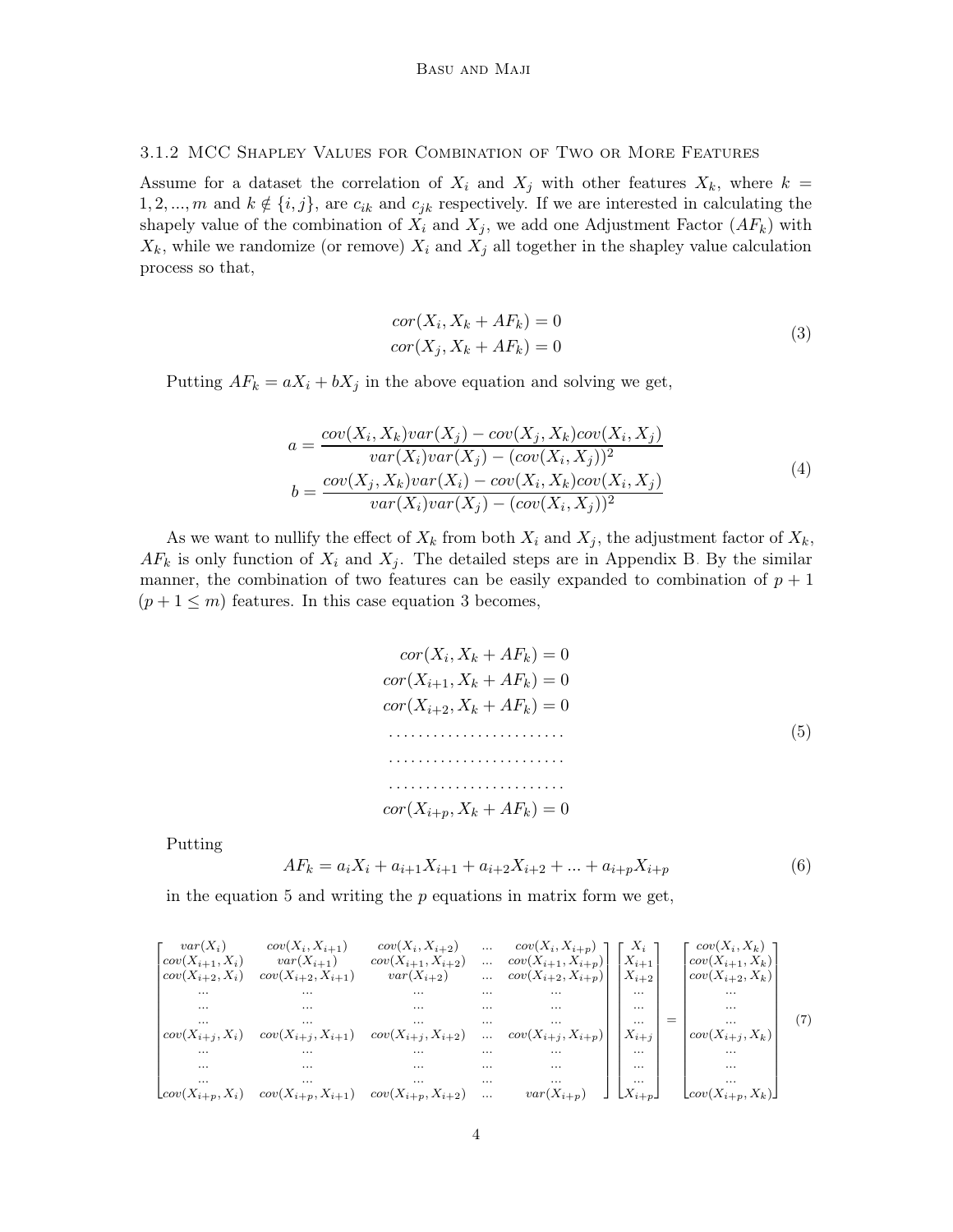By Cramer's rule,

$$
a_{i+j} = \frac{\det A_{j+1}}{\det A}
$$
(8)  

$$
\int \frac{\cot(X_i)}{\cot(X_{i+1}, X_i)} \cdot \cdots \cdot \frac{\cot(X_i, X_{i+j-1})}{\cot(X_{i+1}, X_{i+j-1})} \cdot \frac{\cot(X_i, X_k)}{\cot(X_{i+1}, X_k)} \cdot \cdots \cdot \frac{\cot(X_i, X_{i+p})}{\cot(X_{i+1}, X_{i+p})}
$$
  
where,  $A_{j+1} = \begin{bmatrix} \frac{\cot(X_{i+1}, X_i)}{\cot(X_{i+2}, X_i)} \cdot \cdots \cdot \frac{\cot(X_{i+1}, X_k)}{\cot(X_{i+2}, X_i)} \cdot \cdots \cdot \frac{\cot(X_{i+1}, X_{i+p})}{\cot(X_{i+2}, X_i)} \cdot \cdots \cdot \frac{\cot(X_{i+2}, X_{i+p})}{\cot(X_{i+2}, X_i)} \cdot \cdots \cdot \frac{\cot(X_{i+1}, X_{i+p})}{\cot(X_{i+1}, X_i)} \cdot \cdots \cdot \frac{\cot(X_{i+1}, X_{i+p})}{\cot(X_{i+1}, X_i)} \cdot \cdots \cdot \frac{\cot(X_{i+1}, X_{i+p})}{\cot(X_{i+1}, X_i)} \cdot \cdots \cdot \frac{\cot(X_{i+1}, X_{i+p})}{\cot(X_{i+1}, X_i)} \cdot \cdots \cdot \frac{\cot(X_{i+1}, X_{i+p})}{\cot(X_{i+1}, X_i)} \cdot \cdots \cdot \frac{\cot(X_{i+1}, X_{i+p})}{\cot(X_{i+1}, X_i)} \cdot \cdots \cdot \frac{\cot(X_{i+1}, X_{i+p})}{\cot(X_{i+1}, X_i)} \cdot \cdots \cdot \frac{\cot(X_{i+1}, X_{i+p})}{\cot(X_{i+1}, X_i)} \cdot \cdots \cdot \frac{\cot(X_{i+1}, X_{i+p})}{\cot(X_{i+1}, X_i)} \cdot \cdots \cdot \frac{\cot(X_{i+1}, X_{i+p})}{\cot(X_{i+1}, X_i)} \cdot \cdots \cdot \frac{\cot(X_{i+1}, X_{i+p})}{\cot(X_{i+1}, X_i)} \cdot \cdots \cdot \frac{\cot(X_{i+1}, X_{i+p})}{\cot(X_{i+1}, X_i)} \cdot \cdots \cdot \frac{\cot(X_{i+1}, X_{i+p})}{\cot(X_{i+1}, X_i)} \cdot \cdots \cdot \frac{\cot(X_{i+1}, X_{i+p})}{\cot(X_{i$ 

Once we calculate all the  $a_{i+j}$ , where  $j = 0, 1, 2, ..., p$ , those values can be put back in equation [6](#page-3-2) to get the adjustment factor for feature  $X_j$  while calculating MCC shapley values.

#### 3.1.3 Algorithm of MCC Shapley Value Calculation

For MCC shapley value calculation we used our adjustment factor in approximate shapley value calculation with Monte-Carlo sampling proposed by [Štrumbelj and Kononenko \(2013\)](#page-10-1) as original shapley value calculation is very time consuming and practically infeasible for large number of features. Algorithm [1](#page-5-0) contains estimation of MCC shapley values. This algorithm is exactly same as the algorithm of approximate shapley value calculation written in the chapter 5 of the book by [Molnar \(2019\)](#page-10-0) except line 9 and 10, where we add our novel adjustment factors to each of the features in coalitions excluding  $x_i^{(i)}$  $j^{(i)}$  as  $X_j$  is the feature of interest for calculation of MCC shapley values for  $x^{(i)}$ . It is to be noted that, as correlation is only restricted to numerical variables, the multi-collinearity correction is only applicable to the same. So, in step 9 and 10,  $X_i$  and the features with which we add  $AF$  must be numerical.

#### 4. Results

We experimented on those datasets where at least two features have moderate to high correlation values between them for the MCC shapley value calculation for indivudual features and combination of two features. The result is very intuitive to understand with the presence of strong multi-collinearity (correlation value  $\approx$  1). This statement will become clearer once we show and explain the results in this section. We mainly focused to calculate MCC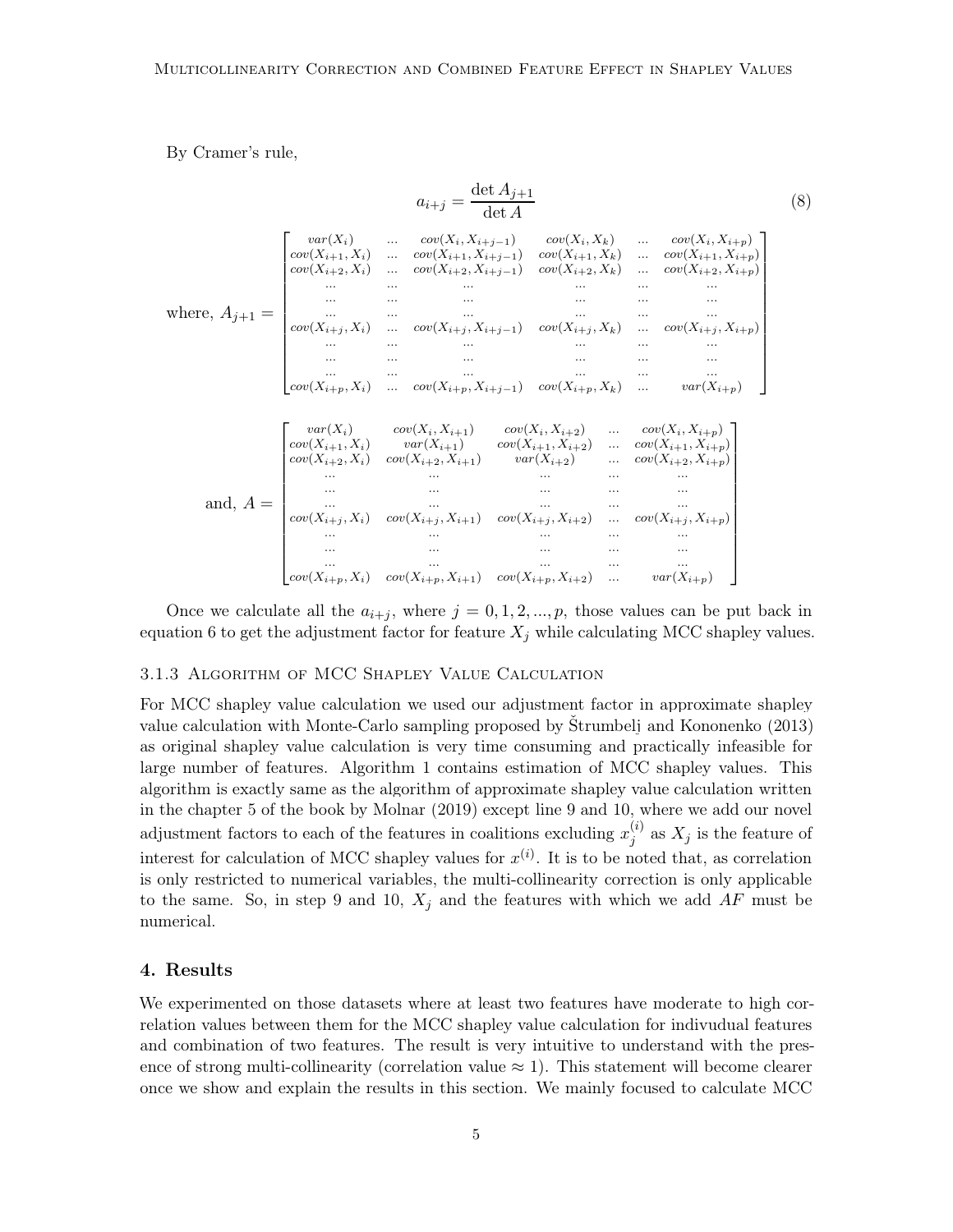<span id="page-5-0"></span>Algorithm 1 Estimation of MCC Shapley Values

|     | 1: <b>Output:</b> MCC Shapley value for the value of the j-th feature, $x_i^{(i)}$ .                                                     |
|-----|------------------------------------------------------------------------------------------------------------------------------------------|
|     | 2: Required: Number of iterations M, instance of interest $x^{(i)}$ , feature index j, data                                              |
|     | matrix $X$ , and machine learning model f                                                                                                |
|     | 3: for $m \leftarrow 1, M$ do                                                                                                            |
| 4:  | Draw random instance $x^{(r)}$ from the data matrix X                                                                                    |
| 5:  | Choose a random permutation o of the feature values                                                                                      |
| 6:  | Order instance $x^{(i)}$ : $x_{[o]}^{(i)} = (x_{(1)}^{(i)}, , x_{(j)}^{(i)}, , x_{(m)}^{(i)})$                                           |
| 7:  | Order instance $x^{(r)}$ : $x_{[o]}^{(r)} = (x_{(1)}^{(r)},,x_{(j)}^{(r)},,x_{(m)}^{(r)})$                                               |
| 8:  | Construct two new instances adding adjustment factors to the feature values in coal-                                                     |
|     | tions i.e features belongs to instance $x^{(i)}$                                                                                         |
| 9:  | • With feature j: $x_{+j} = (x_{(1)}^{(i)} + AF_{(1)}, , x_{(j-1)}^{(i)} + AF_{(j-1)}, x_{(j)}^{(i)}, x_{(j+1)}^{(r)}, , x_{(m)}^{(r)})$ |
| 10: | • Without feature j: $x_{-j} = (x_{(1)}^{(i)} + AF_{(1)}, , x_{(i-1)}^{(i)})$                                                            |
|     | $AF_{(i-1)}, x_{(i)}^{(r)}, x_{(i+1)}^{(r)}, , x_{(m)}^{(r)}$                                                                            |
| 11: | Compute marginal contribution: $\phi_j^m = f(x_{+j}) - f(x_{-j})$                                                                        |
|     | 12: Compute MCC Shapley value as the average: $\phi_j(x) = \frac{1}{M} \sum_{m=1}^{M} \phi_j^m$                                          |
|     |                                                                                                                                          |

shapley values with individual and combination of two features. The other combinations can be easily calculated based on the matrix form shown in the section [3.1.2.](#page-3-3)

#### 4.1 Dataset - House Prices

This dataset from [Kaggle \(2016](#page-10-2)) presents a regression problem where given the attributes of a house, the prediction of the price of the house to be predicted. We did the pre-processing which includes handling missing values and creation of dummy variables for the categorical variables to make the dataset prepared for model fitting with the final 331 predictors.

#### 4.1.1 Results of MCC Shapley Values for Individual Features

As the dataset with features with strong multi-collinearity (correlation  $\approx 1$ ) is hard to find, we break our results into two scenarios, in first scenario we add one (or two) artificially created variables with correlation  $\approx 1$  with any one (or two) of the features to understand the effect of multi-collinearity correction. Once we understand this, in the second scenario we shall observe the effect of the same with two real features with high correlation. We refrain ourselves from fitting linear models as the estimate of the coefficients become unstable due to the presence of multi-collinearity. From now on we term shapley values with and without multi-collinearity as MCC-SV and NMCC-SV respectively.

In scenario 1, we picked one numerical feature MiscVal as our feature of interest because MiscVal has very low correlation ( $\approx 0$ ) with the other numerical features. We shall explain the reason behind doing so after we show the result. We created one highly correlated variable (correlation  $\approx 1$ ) with MiscVal artificially and name it MiscVal\_corr. This makes MiscVal and MiscVal\_corr the equally important feature to the output feature SalePrice.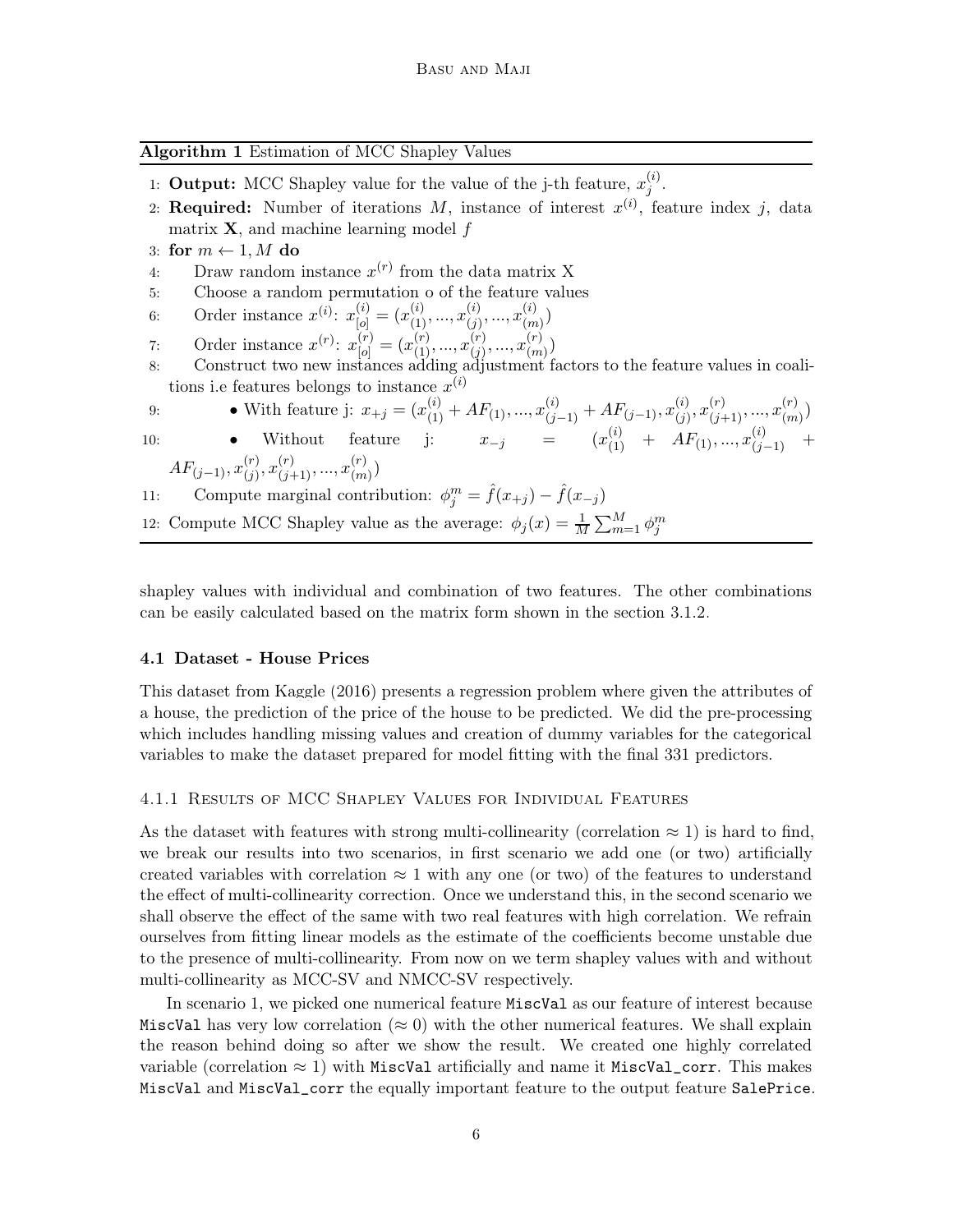<span id="page-6-0"></span>

| Model                     | Without Presence of |                  | With Presence of Artifically Created Variable |                     |                  |                  |  |
|---------------------------|---------------------|------------------|-----------------------------------------------|---------------------|------------------|------------------|--|
|                           | Artifically         | Created          |                                               |                     |                  |                  |  |
| Variable                  |                     |                  |                                               |                     |                  |                  |  |
|                           | NMCC-SV             | MCC-SV           | NMCC-SV                                       | NMCC-SV of   MCC-SV |                  | MCC-SV<br>of     |  |
|                           | of MiscVal          | of MiscVal       | of MiscVal                                    | MiscVal corr        | of MiscVal       | MiscVal corr     |  |
| Decision Tree             | $-261.4 \pm 5.3$    | $-260.2 \pm 5.3$ | $-129.3 + 5.1$                                | $-128.3 \pm 4.8$    | $-263.1 \pm 5.4$ | $-262.9 + 4.7$   |  |
| Random Forest             | $-210.9 \pm 1.4$    | $-209.8 + 1.4$   | $-107.8 + 1.1$                                | $-102.4 + 1.2$      | $-213.5 \pm 0.9$ | $-210.2 + 1.3$   |  |
| Gradient Boosting         | $-273.2 \pm 1.1$    | $-272.1 + 1.1$   | $-138.1 \pm 1.4$                              | $-137.3 \pm 1.2$    | $-276.3 \pm 1.8$ | $-275.2 \pm 1.0$ |  |
| Extreme Gradient Boosting | $-265.9 \pm 1.2$    | $-263.8 \pm 1.2$ | $-135.2 \pm 1.2$                              | $-131.7 \pm 1.3$    | $-265.0 \pm 0.9$ | $-264.2 \pm 1.1$ |  |
| Support Vector Regression | $-112.6 \pm 0.4$    | $-113.9 \pm 0.4$ | $-53.4 \pm 0.3$                               | $-55.6 \pm 0.1$     | $-111.0 \pm 0.1$ | $-115.7 \pm 0.2$ |  |

Table 1: Shapley Values with and without Multi-collinearity Correction for a randomly picked data point for MiscVal Feature. These values are created for a Monte-Carlo simulation with 10000 iterations.

Table [1](#page-6-0) shows the shapley values with and without multi-collinearity correction for a randomly picked data point for MiscVal feature. In the table Without Presence of Artifically Created Variable and With Presence of Artifically Created Variable mean the situations where models are trained with the original  $331$  predictors and  $331+1$  artificially created feature (MiscVal\_corr) respectively. From Table [1](#page-6-0) it is seen that with the presence of MiscVal\_corr the NMCC shapley values have sliced to half of the NMCC shapley values without the presence of MiscVal\_corr for all the models. This is very intuitive because as both MiscVal and MiscVal\_corr are the equally important features to the output feature and this is the reason we created the artificial feature with correlation  $\approx 1$ . But this reduction of the shapley values with the presence of correlated variable is highly unwanted as stated earlier, because if MiscVal is an important variable to the output then the importance of it reduces down due to the presence of a similar important variable. It is also seen from the table that due to our novel multi-collinearity correction the MCC shapley values of both MiscVal and MiscVal\_corr increased back to the earlier NMCC shapley values without the presence of MiscVal\_corr. Under Without Presence of Artifically Created Variable column header along with NMCC-SV of MiscVal there is another column MCC-SV of MiscVal which calculates the MCC shapley value of Miscval without presence of MiscVal\_corr. We see that the values of both the columns are almost same, because the correlation of the other features with MiscVal is almost 0. This is the reason we chose this type of feature to have a sanity check of the performance of our multi-collinearity correction.

In Scenario 2, We picked feature 1stFlrSF and we see that 1stFlrSF has high correlation (0.82) with TotalBsmtSF. To understand the effect of the multi-collinearity correction, in one setting we remove highly correlated features with 1stFlrSF and build the model to calculate the shapley values. Then in the second setting we use all the 331 features of the dataset to build the model and compare the MCC and NMCC shapley values. Table [2](#page-7-0) shows shapley values with and without Multi-collinearity Correction for a randomly picked data point for 1stFlrSF Feature. In the first setting Without Presence of TotalBsmtSF we have compared between MCC and NMCC shapley values. As we build the model removing the highly correlated features with 1stFlrSF we see that there is not much difference between NMCC and MCC shapley values, but there is one interesting pattern which is that the MCC shapley values are always slightly greater than the NMCC shapley values. Though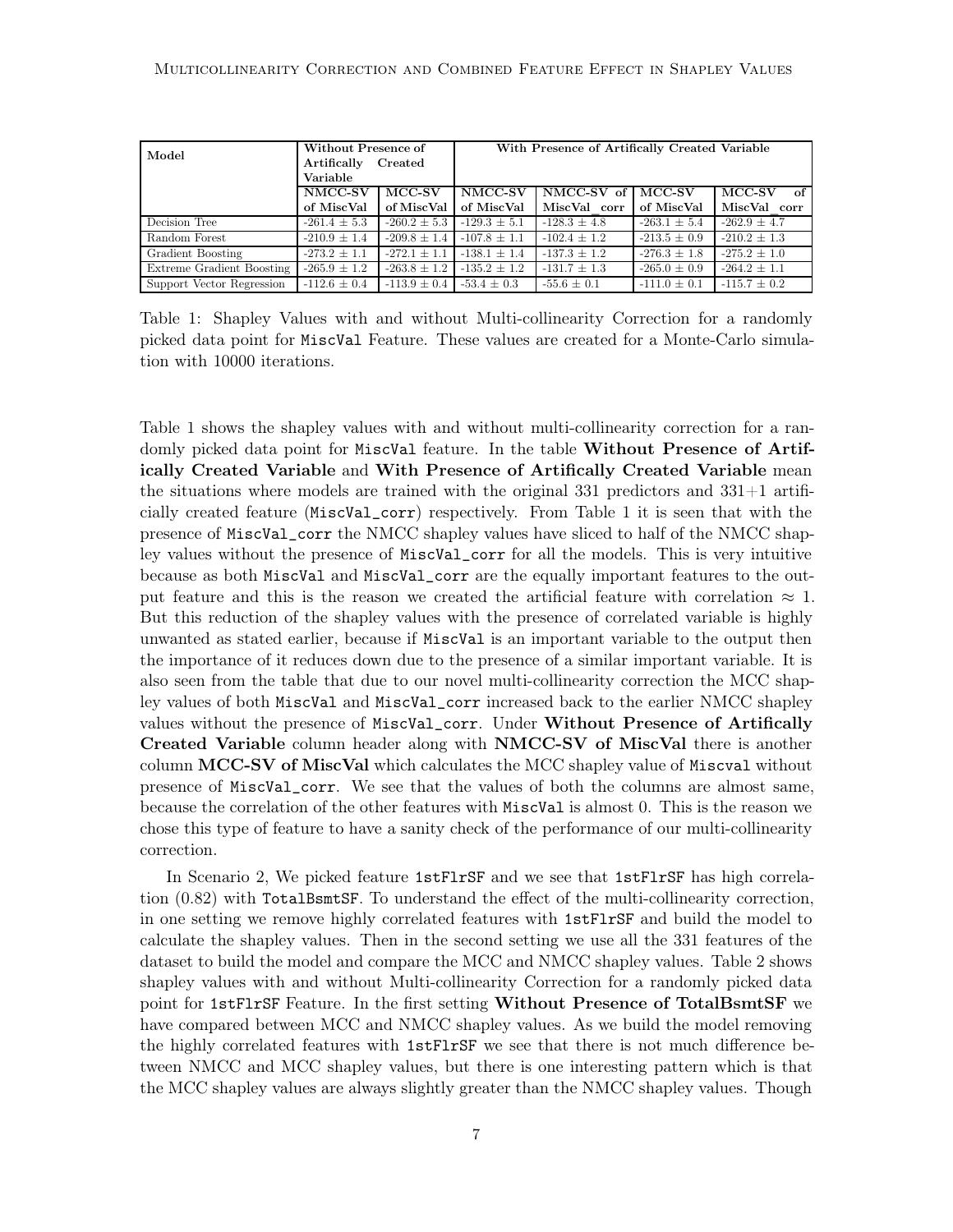<span id="page-7-0"></span>

| Model                     | Without Presence of |                  | With Presence of all of |                  |  |
|---------------------------|---------------------|------------------|-------------------------|------------------|--|
|                           | TotalBsmtSF         |                  | 331 features            |                  |  |
|                           | NMCC-SV<br>$MCC-SV$ |                  | NMCC-SV                 | $MCC-SV$         |  |
|                           | of 1stFlrSF         | of 1stFlrSF      | of 1stFlrSF             | of 1stFlrSF      |  |
| Decision Tree             | $2721.1 \pm 5.1$    | $2832.2 \pm 5.0$ | $1932.8 \pm 5.6$        | $2841.7 \pm 5.2$ |  |
| Random Forest             | $2502.3 \pm 1.1$    | $2715.4 \pm 1.6$ | $1781.3 \pm 1.2$        | $2700.4 \pm 1.5$ |  |
| Gradient Boosting         | $2657.7 \pm 0.9$    | $2919.1 \pm 1.1$ | $1699.1 \pm 0.9$        | $2933.4 \pm 1.0$ |  |
| Extreme Gradient Boosting | $3356.2 \pm 1.4$    | $3612.6 \pm 0.9$ | $2134.5 \pm 1.5$        | $3597.8 \pm 1.1$ |  |
| Support Vector Regression | $1745.8 \pm 0.5$    | $1983.7 \pm 0.4$ | $1244.9 \pm 0.7$        | $1998.4 \pm 0.8$ |  |

Table 2: Shapley Values with and without Multi-collinearity Correction for a randomly picked data point for 1stFlrSF Feature. These values are created for a Monte-Carlo simulation with 10000 iterations.

we removed the highly correlated features while building the model there were some features (e.g. BsmtFinSF1, GarageArea, BsmtUnfSF, WoodDeckSF, etc.) having moderate/low correlation with 1stFlrSF, thus they reduced the NMCC shapley values to a little extent. But with the presence of the highly correlated feature TotalBsmtSF, we see that the NMCC shapley values has reduced down a lot, but the reduction is not roughly 50% like scenario 1, because here the correlation between TotalBsmtSF and 1stFlrSF is not 1. With the use of our multi-collinearity correction the MCC shapley values increased and roughly matches with the MCC shapley values calculated from the model built on Without Presence of TotalBsmtSF in dataset. The match is not very close because we are comparing the the shapley values of two different models and in one of the model TotalBsmtSF feature is not available.

#### 4.1.2 Results of MCC Shapley Values for Combination of two Features

For combination of two features, for scenario 1, We picked two features MiscVal and 3SsnPorch who are almost uncorrelated with the other features. We created two highly correlated artificial features and name those MiscVal\_corr and 3SsnPorch\_corr. Table [3](#page-8-0) shows the result of the effect of Multi-collinearity correction for the combination of two features which is analogous of Table [1](#page-6-0) for individual features. From the result it is seen that the NMCC shapley values sliced to half due to presence of the perfectly correlated features, but the multi-collinearity correction factor helped those features to get back the actual values i.e. MCC shapley values. Also, as MiscVal and 3SsnPorch are almost uncorrelated with other features, NMCC and MCC shapley values are almost same without the presence of artificially created variable across all the models.

For scenario 2, we just compared the shapley values with and without multi-collinearity correction for a combination of two features i.e. 1stFlrSF and 2ndFlrSF. Table [4](#page-8-1) shows the result from which it is seen that as 1stFlrSF and 2ndFlrSF have moderate to strong correlation with other features, due to correction the MCC shapley values increase with respect to their NMCC shapley values counter-parts.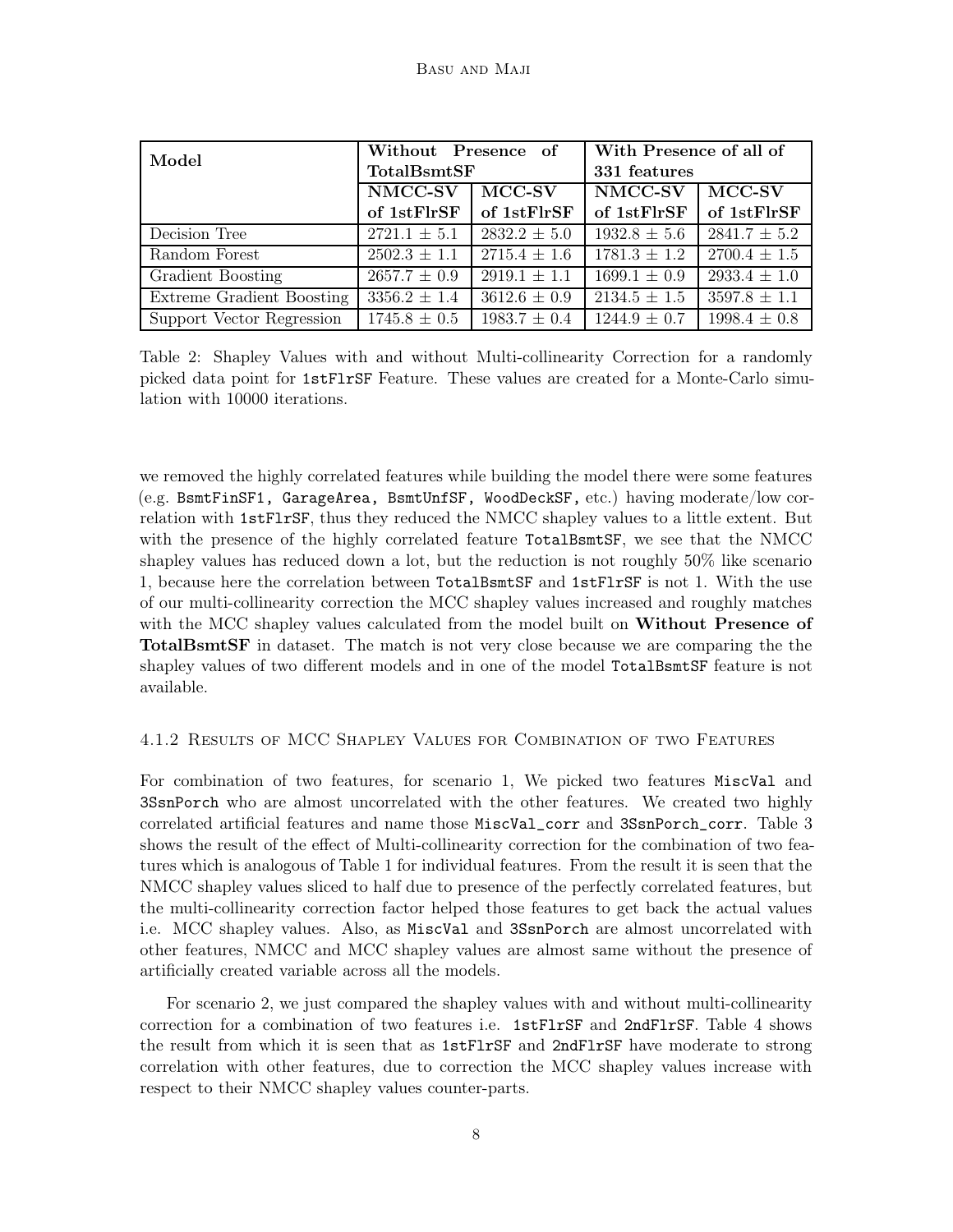<span id="page-8-0"></span>

| Model                     | Without Presence of Artifically |                    | With Presence of Artifically |                 |  |
|---------------------------|---------------------------------|--------------------|------------------------------|-----------------|--|
|                           | <b>Created Variable</b>         |                    | <b>Created Variable</b>      |                 |  |
|                           | NMCC-SV                         | of   MCC-SV of the | NMCC-SV of MCC-SV of the     |                 |  |
|                           | the combination                 | combination of     | the combination              | combination of  |  |
|                           | of MiscVal and MiscVal          |                    | and of MiscVal and           | MiscVal<br>and  |  |
|                           | 3SsnPorch                       | 3SsnPorch          | 3SsnPorch                    | 3SsnPorch       |  |
| Decision Tree             | $417.2 \pm 4.9$                 | $415.6 \pm 5.0$    | $211.4 \pm 5.1$              | $419.6 \pm 4.8$ |  |
| Random Forest             | $323.6 \pm 1.9$                 | $327.8 \pm 1.8$    | $163.8 \pm 1.9$              | $330.9 \pm 2.0$ |  |
| Gradient Boosting         | $374.3 \pm 1.4$                 | $376.1 \pm 1.7$    | $185.0 \pm 1.3$              | $370.7 \pm 1.5$ |  |
| Extreme Gradient Boosting | $289.5 \pm 1.1$                 | $292.5 \pm 1.4$    | $149.7 \pm 1.7$              | $289.1 \pm 1.6$ |  |
| Support Vector Regression | $134.5 \pm 0.7$                 | $145.3 \pm 0.8$    | $67.3 \pm 0.9$               | $149.2 \pm 0.6$ |  |

Table 3: Shapley Values with and without Multi-collinearity Correction for a randomly picked data point for the combination of MiscVal and 3SsnPorch features. These values are created for a Monte-Carlo simulation with 10000 iterations.

<span id="page-8-1"></span>

| Model                     |                      | NMCC-SV of com- MCC-SV of combina- |
|---------------------------|----------------------|------------------------------------|
|                           | bination of 1stFlrSF | tion of 1stFlrSF and               |
|                           | and 2ndFlrSF         | 2ndFlrSF                           |
| Decision Tree             | $3321.5 \pm 3.2$     | $4610.3 \pm 3.3$                   |
| Random Forest             | $2895.4 \pm 1.4$     | $3767.6 \pm 1.6$                   |
| Gradient Boosting         | $3006.7 \pm 1.3$     | $4209.2 \pm 1.3$                   |
| Extreme Gradient Boosting | $3209.1 \pm 0.9$     | $4479.9 \pm 1.0$                   |
| Support Vector Regression | $3877.0 \pm 0.7$     | $5003.6 \pm 0.9$                   |

Table 4: Shapley Values with and without Multi-collinearity Correction for a randomly picked data point for the combination of 1stFlrSF and 2ndFlrSF features. These values are created for a Monte-Carlo simulation with 10000 iterations.

#### 4.2 Dataset - Default of Credit Card Clients

This data set by [Yeh and hui Lien \(2009](#page-10-3)) aimed at the case of customers' default payments in Taiwan and predicts probability of default of clients. For this data set, to compare results between with and without multi-collinearity correction for individual or combination of features, we mainly focused on the real features like scenario 2 in the earlier section. As this a classification problem the shapley values are produced in logit terms. Table [5](#page-9-0) and Table [6](#page-9-1) shows the effect of multi-collinearity correction for individual and combination of two features respectively. As there are correlation with the features it is seen that for almost all the cases across all the models the shapely values increase after multi-collinearity correction.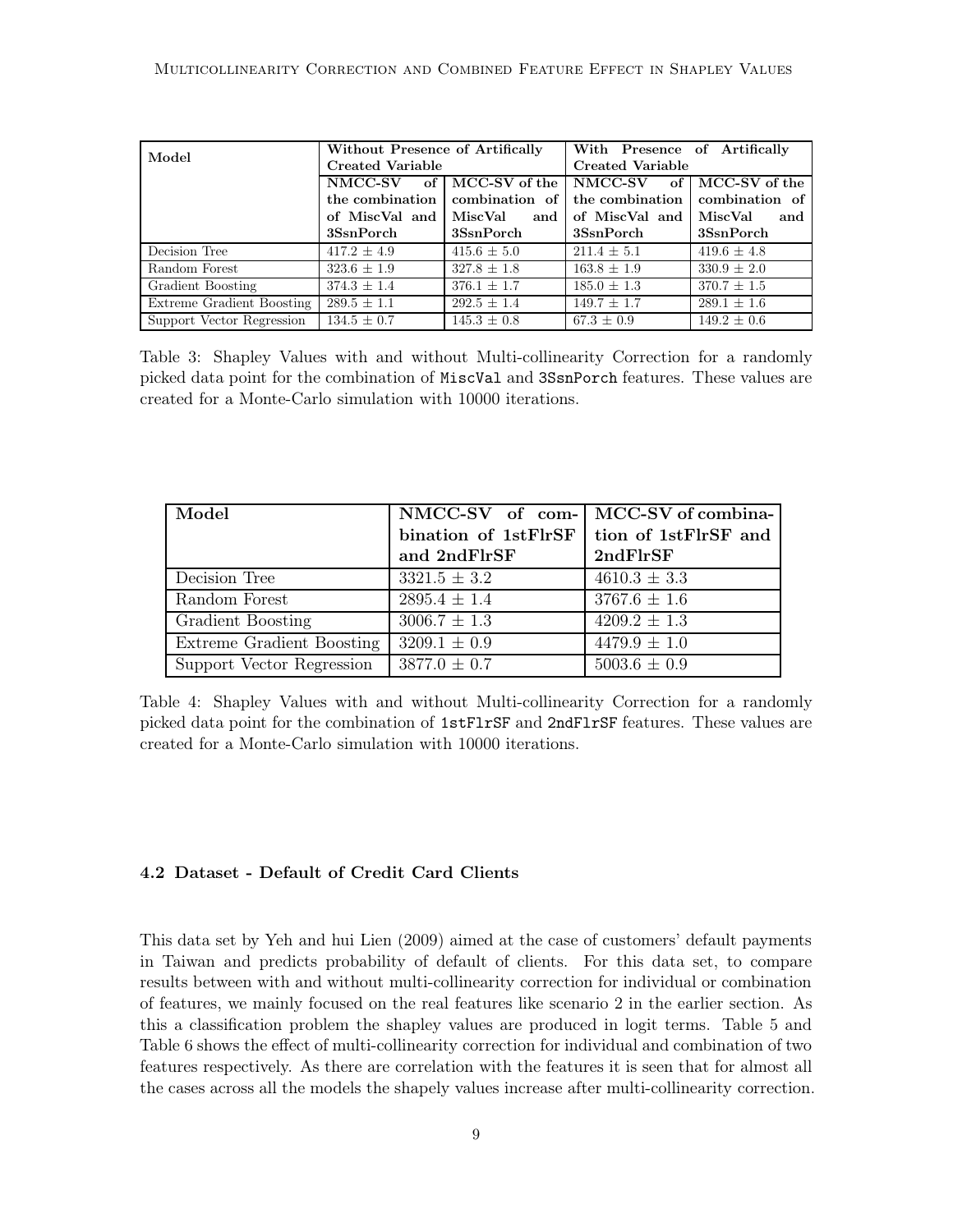<span id="page-9-1"></span>

| Model                     |               | <b>NMCC Shapley Values</b> | <b>MCC Shapley Value</b> |                  |  |
|---------------------------|---------------|----------------------------|--------------------------|------------------|--|
|                           | $PAY$ 2       | BILL AMT5 PAY 2            |                          | <b>BILL AMT5</b> |  |
|                           | &             | &                          | $\&$                     | $\&$             |  |
|                           | PAY 3         | BILL AMT6 PAY 3            |                          | BILL AMT6        |  |
| Decision Tree             | $6.1 \pm 0.2$ | $2.9 \pm 0.3$              | $10.7 \pm 0.3$           | $5.5 \pm 0.2$    |  |
| Random Forest             | $5.1 \pm 0.1$ | $3.0 \pm 0.1$              | $9.1 \pm 0.1$            | $5.6 \pm 0.1$    |  |
| Gradient Boosting         | $4.8 \pm 0.1$ | $3.4 \pm 0.1$              | $9.0 \pm 0.1$            | $6.0 \pm 0.1$    |  |
| Extreme Gradient Boosting | $5.3 \pm 0.1$ | $3.9 \pm 0.1$              | $9.9 \pm 0.1$            | $7.3 \pm 0.1$    |  |

<span id="page-9-2"></span>Table 6: Shapley Values with and without Multi-collinearity Correction for a randomly picked data point for two sets of combination of two features i.e. PAY\_2 & PAY\_3 and BILL\_AMT5 & BILL\_AMT6. These values are created for a Monte-Carlo simulation with 10000 iterations.

|                 | Feature Size NMCC-SV(sec) | $MCC-SV(\text{sec})$ |
|-----------------|---------------------------|----------------------|
| $\approx 10$    | $0.3 \pm 0.01$            | $0.3 \pm 0.03$       |
| $\approx 100$   | $0.9 \pm 0.02$            | $1.0 \pm 0.03$       |
| $\approx 1000$  | $4.7 \pm 0.01$            | $4.9 \pm 0.01$       |
| $\approx 10000$ | $17.3 \pm 0.01$           | $18.1 \pm 0.01$      |

Table 7: Comparison of Shapley Value Calculation with and without correlation adjustment. This result is produced with Random Forest model and 10000 Monte-Carlo iterations.

<span id="page-9-0"></span>

| Model                                                     | <b>NMCC Shapley Values</b>    |  |               | MCC Shapley Value             |                                                   |               |
|-----------------------------------------------------------|-------------------------------|--|---------------|-------------------------------|---------------------------------------------------|---------------|
|                                                           |                               |  |               |                               | PAY 6 BILL AMT6 PAY AMT6 PAY 6 BILL AMT6 PAY AMT6 |               |
| Decision Tree                                             | $3.7 \pm 0.4$ 4.9 $\pm$ 0.3   |  | $1.7 \pm 0.2$ | $6.6 \pm 0.3$   0.5 $\pm$ 0.2 |                                                   | $2.6 \pm 0.3$ |
| Random Forest                                             | $3.2 \pm 0.1$ $4.0 \pm 0.1$   |  | $1.8 \pm 0.1$ | $6.0 \pm 0.1$ 7.4 $\pm$ 0.1   |                                                   | $3.0 \pm 0.1$ |
| Gradient Boosting                                         | $2.9 \pm 0.1$   $5.1 \pm 0.1$ |  | $2.0 + 0.1$   | $5.9 + 0.1$   $9.8 + 0.1$     |                                                   | $3.6 \pm 0.1$ |
| Extreme Gradient Boosting   $4.5 \pm 0.1$   $4.3 \pm 0.1$ |                               |  | $2.1 \pm 0.1$ | $7.1 \pm 0.1$   8.1 $\pm$ 0.1 |                                                   | $3.6 \pm 0.1$ |

Table 5: Shapley Values with and without Multi-collinearity Correction for a randomly picked data point for three individual features i.e. PAY\_6, BILL\_AMT6 and PAY\_AMT6. These values are created for a Monte-Carlo simulation with 10000 iterations.

We performed one additional experiment where we compared the execution time between the MCC and NMCC shapley value calculation. This experiment is done in a machine with 2.6 GHz Intel Core i7 and 8 GB available RAM. Table [7](#page-9-2) shows the comparison in execution time of the Shapley Values with and without multi-collinearity correction. This result is produced with a Random Forest model which is trained on default parameters and the number of iterations of Monte-Carlo simulation is 10,000. From the table it is seen that introduction of the correlation adjustment factor does not almost have any effect in the execution time for calculating shapley values.

### 5. Conclusion

This paper shows that the novel multi-collinearity correction factor with shapley values helps to interpret features more accurately with the presence of moderate to high correlation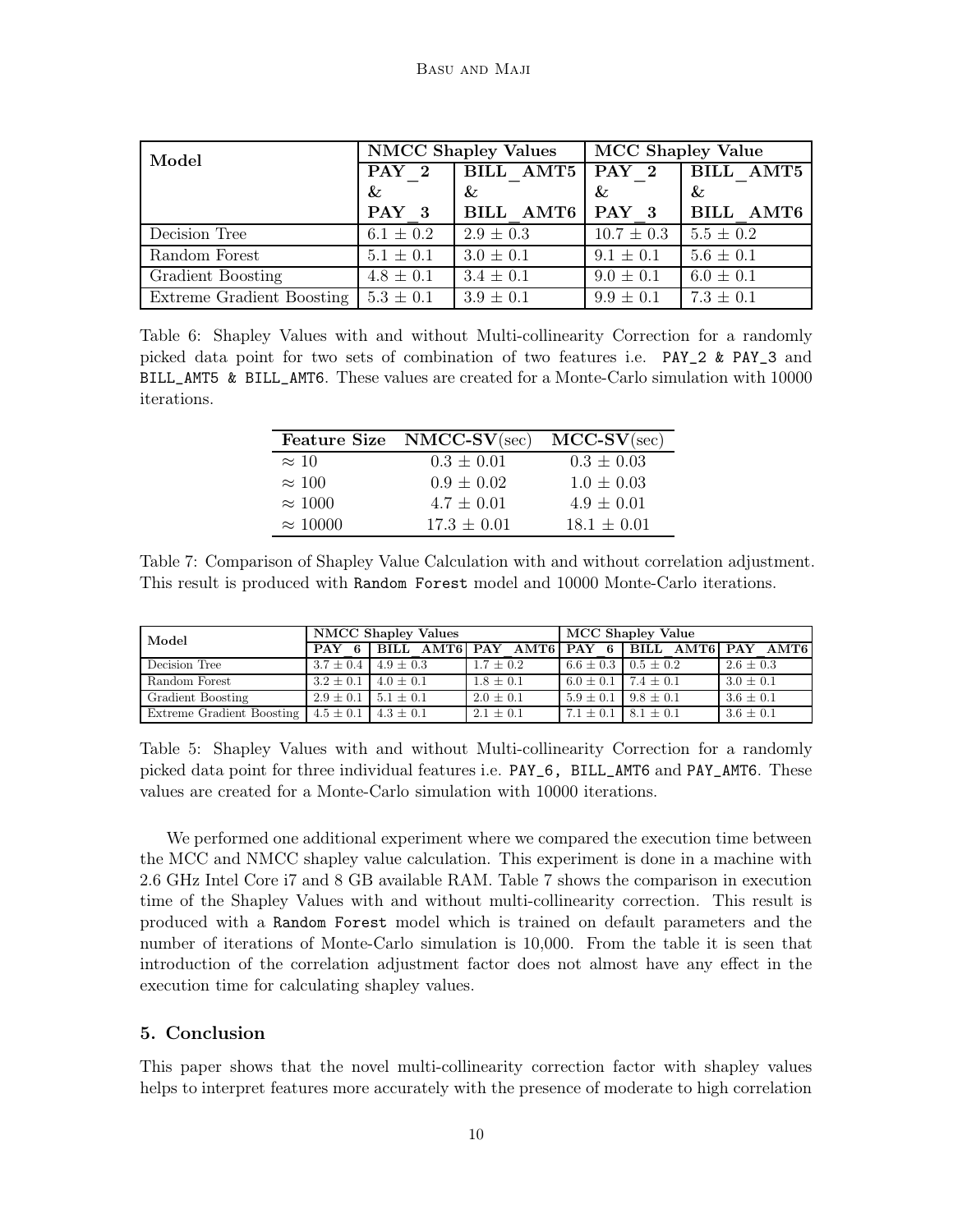within features in a data. Our algorithm is tested on multiple datasets and multiple models to prove it's efficacy. For better intuitive understanding we analysed the effect of our novel multi-collinearity correction factor with the presence of both artificially created features and real features and concluded it's effectiveness from different perspective. Finally we analysed the effect of the multi-collinearity correction factor in execution time and concluded that with the presence of multi-collinearity correction factor, the execution time is almost same compared to the calculation of shapley values without multi-collinearity correction factor.

# References

- <span id="page-10-2"></span>Kaggle. House prices: Advanced regression techniques. <https://www.kaggle.com/c/house-prices-advanced-regression-techniques/>, 2016.
- <span id="page-10-0"></span>Christoph Molnar. Model-agnostic methods. In Interpretable Machine Learning, chapter 5. Oxford, 2019.
- <span id="page-10-3"></span>I. Yeh and Che hui Lien. The comparisons of data mining techniques for the predictive accuracy of probability of default of credit card clients. Expert Syst. Appl., 36:2473–2480, 2009.
- <span id="page-10-1"></span>Erik Štrumbelj and Igor Kononenko. Explaining prediction models and individual predictions with feature contributions. Knowledge and Information Systems, 41:647–665, 12 2013. doi: 10.1007/s10115-013-0679-x.